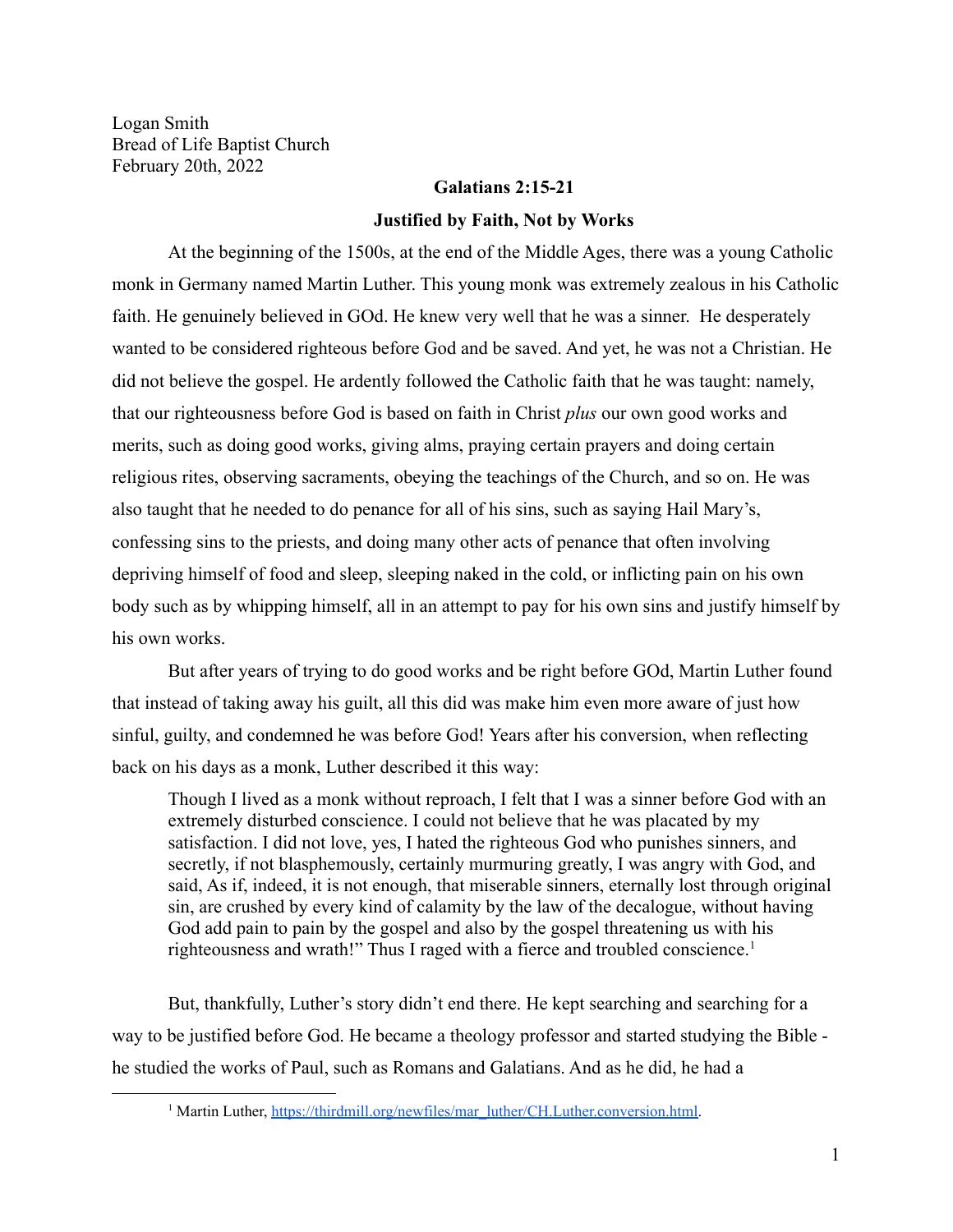breakthrough: he discovered the good news of the gospel of Christ, that guilty sinners can only be justified by grace through faith in Jesus! We call this the doctrine of justification by faith. All that means is this: that we can't do anything on our own to be righteous and have a right standing before God; the only way to be found righteous in God's sight is to truly believe that Jesus lived, died, and was raised in your place, doing everything necessary to pay the penalty for your sins, forgiving your sin and taking away your condemnation, and that his perfect righteousness is credited to your account, so that if you're trusting in Christ, then you receive the free gift of his righteousness, simply through faith!

This understanding of justification by faith is what set off the Protestant Reformation, where Luther and countless others broke away from the Catholic church to embrace the idea that we are righteous through faith alone, not by works. This teaching is at the heart of what separates Protestants from Catholics. But even more importantly, justification by faith is what defines a true *Christian.* Justification by faith is at the heart of the gospel - to be a Christian and be saved is to believe that we are saved, that we are righteous before God, purely on the basis of what Christ has done for us; we don't do anything to earn it or contribute to our righteousness whatsoever, but simply receive the righteousness of God as our own through faith, as a free gift.

When Martin Luther and the other Protestant Reformers rediscovered and recovered the biblical truth of justification by faith in Christ alone, it literally changed the world, bringing about a *reformation,* in which Christians returned to the truth of the gospel of Jesus Christ. It was profound and revolutionary. Yet today, we may hear about the topic of justification by faith alone - the teaching that we are declared righteous not by works, but simply by faith in Christ and we might be tempted to yawn and say, "Sure, I know that already," and move on. But we can never do that; we can never lose sight of the central importance of this beautiful truth - because without justification by faith alone, there is no good news of salvation - no gospel. If we get bored of the gospel, minimize it, or try to move on from it, then we very well might not actually understand it at all. That may very well be an indication that you don't think believing the gospel of Christ is what you need most - and that means you think you need something else more, such as help sinning less, or obeying more, being a better person, a better parent, better spouse, or so on. All those things are good and have their place - but if we think we need those things *more* than we need to trust that we're righteous in Christ simply by faith, then we may very well be trusting in our own efforts and good works as contributing to our righteousness! And the reality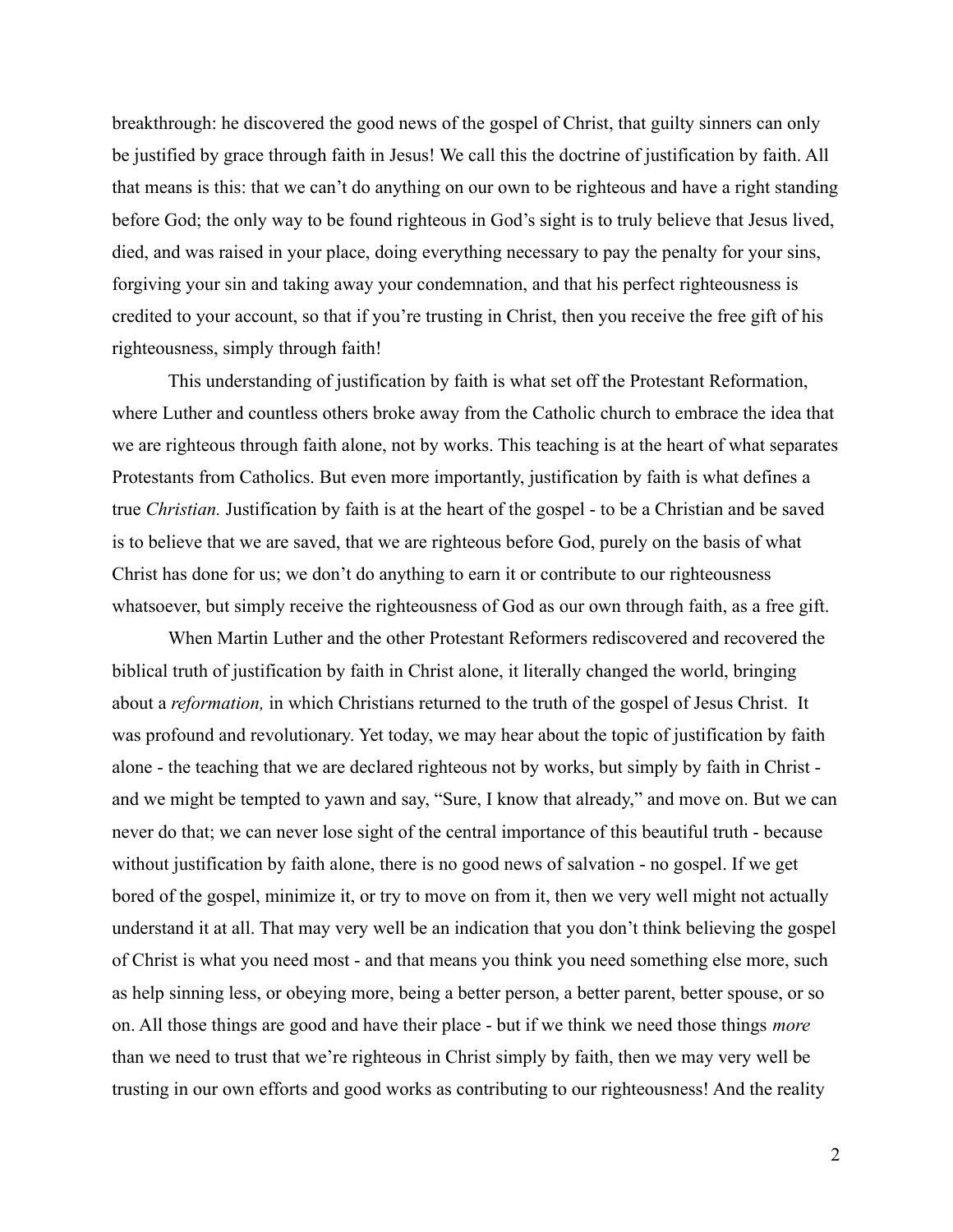is, we are all tempted to think and live that way at times. Which is why we *always* need to remember the truth of the gospel: that we are justified, that we are declared righteous before God, not because of any good works we can do, but purely by the finished work of Christ in His life, death, adn resurrection, which we received purely through faith.

This is at the heart of the gospel. And this is at the heart of Galatians 2:15-21. In fact, this passage gives us a thorough definition and defense of this doctrine, and therefore, the gospel. Therefore, the main point of this passage is clear and straightforward: we are justified by faith in Christ alone, not by any of our own good works. It's simple. So I just have two points for us this morning, as we unpack this passage, and therefore, the truth of the gospel: we see here the *futility of works-based righteousness,* and the truth that *we are justified through faith in Christ alone.* So first, we see…

## **I. The Futility of Works-Based Righteousness: We Cannot be Justified by our Works (2:15-16)**

Our passage begins in verses 15-16: "We ourselves are Jews by birth and not Gentile sinners; yet we know that a person is not justified by works of the law but through faith in Jesus Christ, so we also have believed in Christ Jesus, in order to be justified by faith in Christ and not by works of the law, because by works of the law no one will be justified."

These words are probably a continuation of Paul words in the previous passage, 2:11-14, where Paul rebuked Peter for denying the gospel with his actions. Now, in verses 15-21, Paul fleshes out that gospel. So when he begins in verse 15, saying "We ourselves are Jews by birth and not Gentile sinners," Paul is referring to himself, Peter, and the other Jewish Christians there in Antioch. They were Jews - born into Israel, the covenant people of GOd in the Old Testament. They had received God's law-covenant, marked out as the special people of God. And yet, Paul says, "we know that a person is not justified by works of the law but through fain in Jesus Christ." This phrase, "works of the law," refers to obeying and keeping the commandments that GOd gave ISrael in the Law of Moses, in the Old Testament. God gave ISrael specific laws and commands to keep, in order to fulfill the Old Covenant GOd gave them to be GOd's holy people, live in GOd's place, and received GOd's blessings. But if they disobeyed, they received covenant curses, GOd's judgment, and even death. But they all know good and well that, even as Jews, *no person is justified by the works of the law.*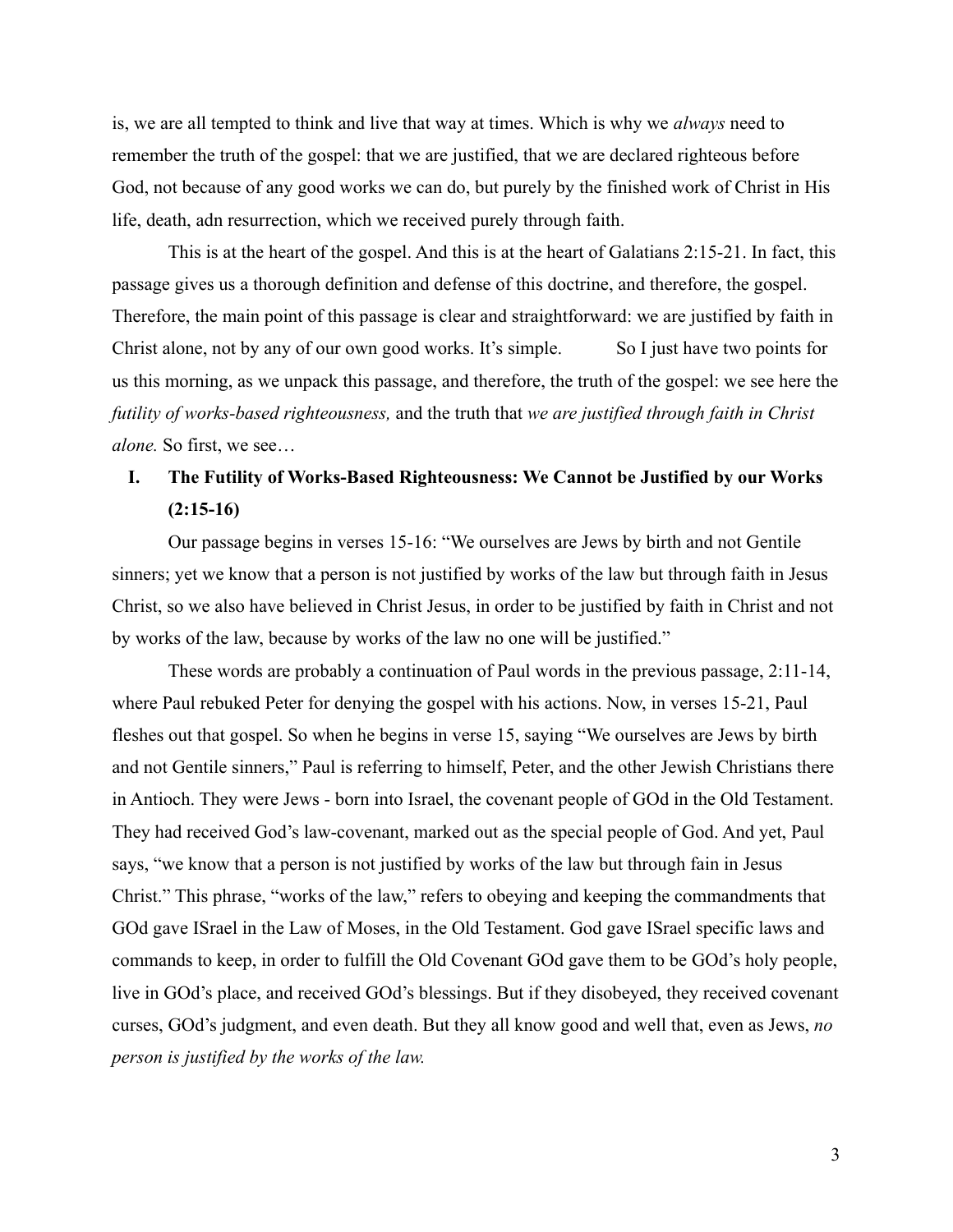The whole point of the law, all along, was to show Israel that they couldn't keep God's law. The law exposes our sin - it shows that we are all sinners, unable to rightly obey GOd and walk in righteousness. The law shows us that our sin cuts us off from God; our sin places us under the wrath of GOd; because of our sin, we are God's enemies, and we deserve the curse of death - not just physical death, but *eternal damnation in Hell.* And if it wasn't even possible for a *Jew* to be justified by obeying the Law of Moses, the very law that GOd Himself gave to Israel, well then it's *certainly not possible* to be justified by doing any *other* works as Gentile sinners, such as obeying another religion, or being a good enough person, or so forth. The point is, no person, no Jew or Gentile, can be justified by "works of the law" - by obeying and keeping the commands of God; "by works of the law no one will be justified." Now, why is this the case? It's because *we are all sinners.* Every single person - whether Jewish or non-Jewish - is born in this world with a sin nature. We've all disobeyed and done what is wrong - whether intentionally or unintentionally. We've all *decided not to do* good things that we *should have done* at times as well. We've even done good things for the wrong reasons - out of pride, or spite, or for selfish gain, or for our own glory and praise, rather than the glory of God.

If you ask the average person on the street if they think God would let them into Heaven, and they said yes, and then you asked them why, the most common you would get would probably be, "Because I think, overall, I'm a pretty good person." They might even give you some examples of how good they are by telling you about good works they do - giving to the poor, being faithful as a spouse or parent, being vegan, caring about the environment, fighting for moral causes, and so forth They might point to someone who's really bad and show how they think they are better. But it just dosn't work that way; this is works-based righteousness. THis is legalism - trying to live under law.We try to live by the law anytime adopt a *legalistic mindset,* a works-based system of righteousness, where we say, "Ok, I'm going to try to do the right things, so that my good outweighs my bad, in order to be good enough in GOd's eyes and be declared righteous enough to be spared God's wrath in Hell and instead receive the GOd's blessings, even to live in His place, in Heaven, forever" - if we try to go down that route, *then it won't work, because we could never do enough good things to outweigh our sin!* ANd this is because the standard we have to meet is the *absolutely perfect righteousness of God.* And perfection really does mean perfection. GOd is perfectly righteous, just, and holy. It would be *wrong* for God to let his standards slip, even a little. Even *one sin,* even one act of rebellion and disobedience on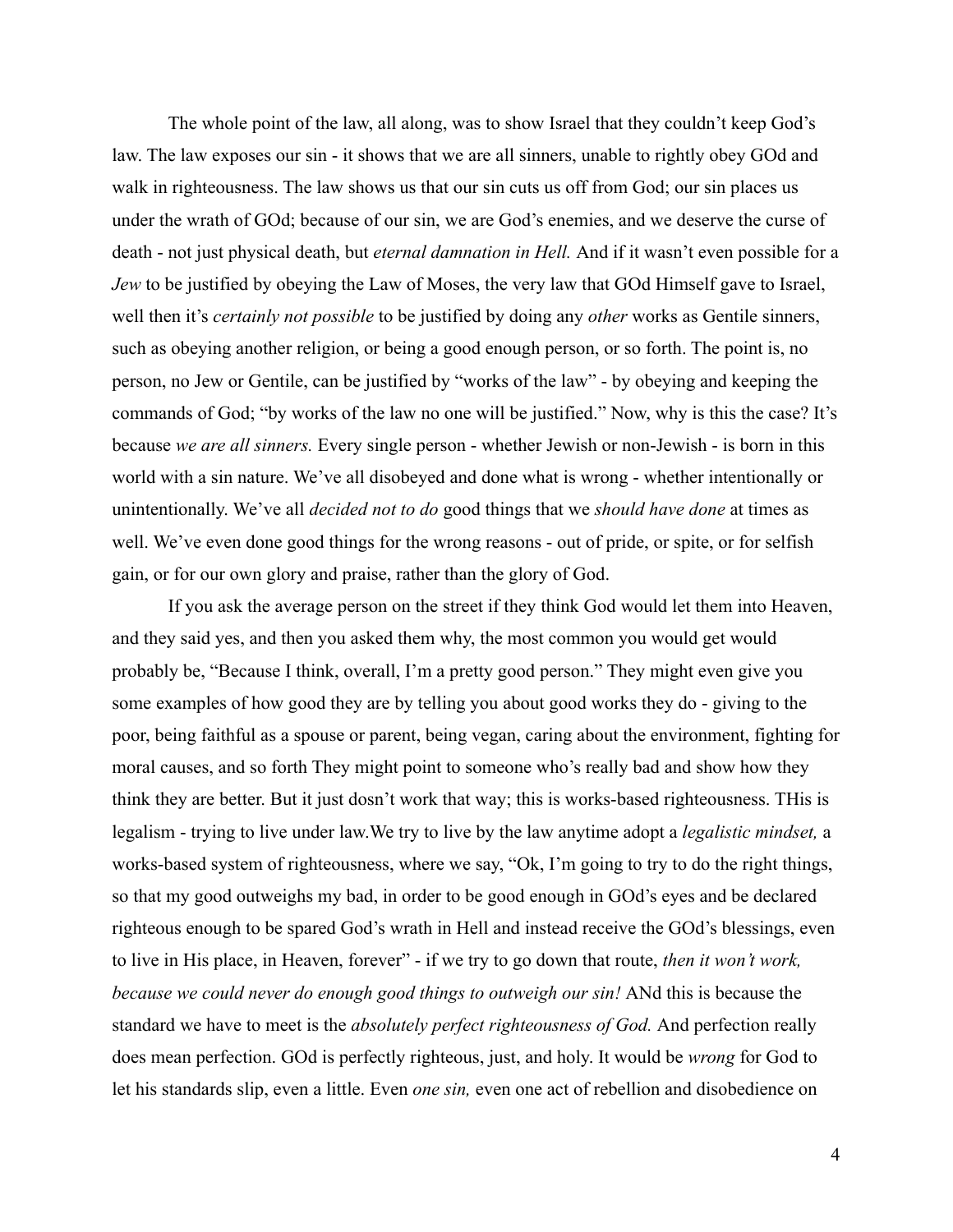our part, blows it for us. Because when we sin, we're trying to dethrone GOd, we're saying that He isn't good enough, that He doesn't know what He's talking about, and that we know better when we sin, we're trying to be GOd. That's cosmic treason and rebellion. That's evil and wicked. THat's idolatry. And God is the good guy - He is good, loving, holy, righteous, and just! That means He will surely punish wickedness - which is bad news, since we've all sinned. And there is nothing we can do to save ourselves from our sin and the punishment we deserve.

But thankfully, there is still hope for us! We can be justified through faith in Jesus Christ! But we also need to acknowledge that it's very possible for us, even as Christians who believe the gospel, to slip back into legalistic ways of thinking - to try and put ourselves back under law. We are all tempted to base our relationship with God on our own works - on how much we've sinned, or whether they are just small sings or big sins, on how much we've read the Bible, gone to church, prayed, given, or shared the gospel. When things are going well, this leads to *pride:* we think, "of course God loves me, of course He's happy with me, after all, I've been so good!" But then, when things are going so well, the law *crushes us.* YOu blow - you sin bad, and you know that you did. And you confess your sin to God, repent, and yet the next morning, you still feel weighed down with guilt and shame. You still feel like God is angry with you; like you have do something to prove how sorry you are, so that you'll finally be right with God again. We've all been there hundreds of times - I know I have. But when we think that way, *this is legalistic, not the gospel!* When we turn to God, we don't come on the basis of what we have or haven't done! No, we *look to Jesus Christ, clinging to Him through faith!* We repent from legalism by turning to the gospel and truly believing that we are *justified by faith alone.*

## **II. Justified by Faith Alone: We Can Only be Righteous before God through Faith in the Gospel of Jesus Christ (2:16-21)**

Paul, Peter, and the Jewish Christians knew very well they couldn't be justified by works of the law. This is why they believed in Christ. Verse 16 is worth repeating: "Yet we know that a person is not justified by works of the law but through faith in Jesus CHrist, so we also have believed in Christ Jesus, in order to be *justified by faith in Christ* and not by works of the law, because by works o the law no one will be justified." You see, even though the bad news is that none of us can justify ourselves by our own works, since we're all sinners, the good news is that *there is still a way that we can be justified!* THe only way we can be justified before GOd is through faith in Jesus Christ.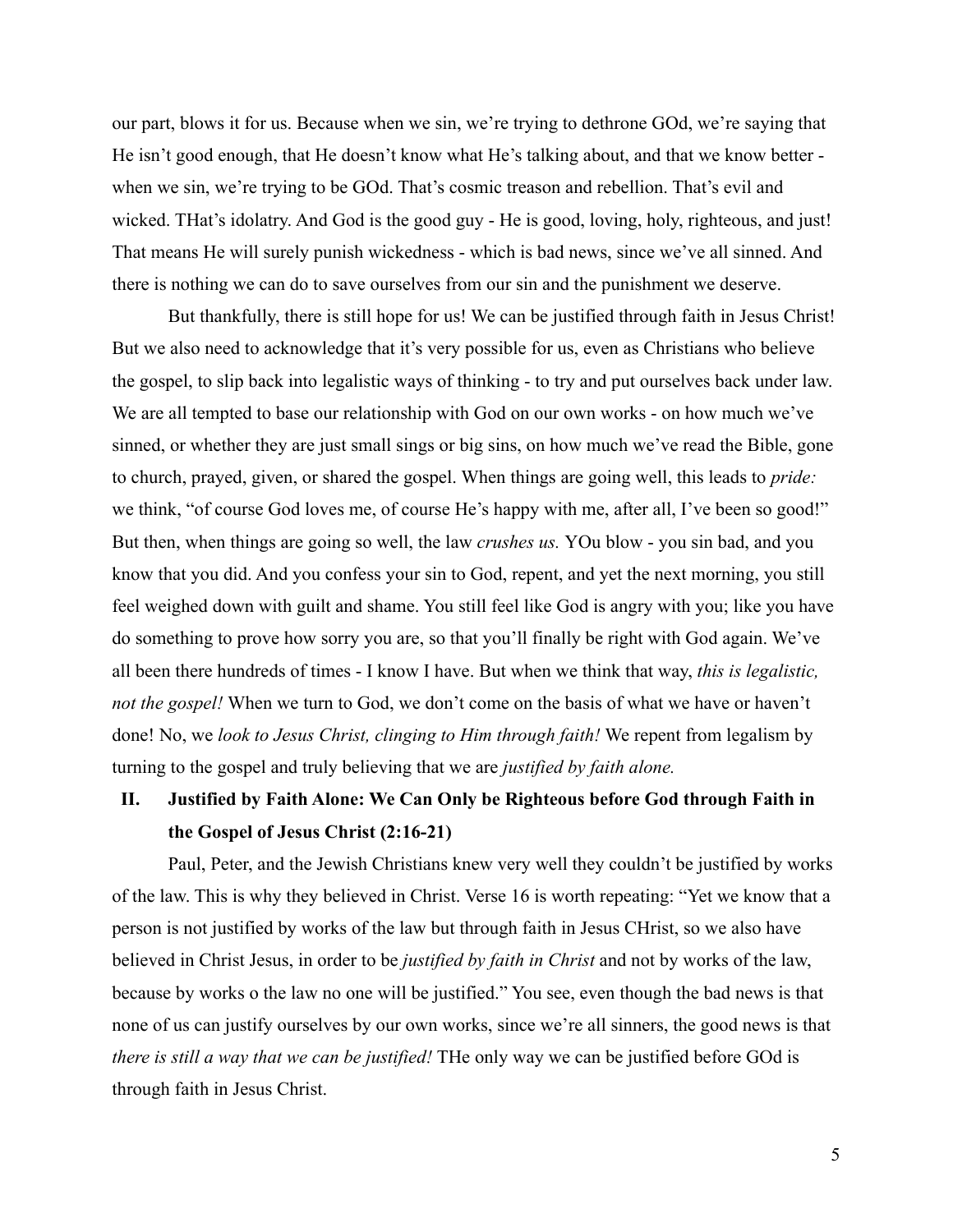THe word "justified" means "to be declared in the right." This is legal language, like we might find in a court room setting. So think of someone standing on trial before a judge, pleading their case. The evidence is presented, and then the judge will pronounce a verdict: either, "guilty," or "not guilty." If the judge finds the person "not guilty," then that person is *justified* they are shown to be in the right. So in relation to God, to be right in His sight is to be seen as righteous. Now, we've already seen that we're all sinners, we're guilty before God, and we all deserve God to give that verdict - "guilty sinner" - and give us the just sentence of eternal punishment in Hell. That's what we all deserve. Yet Paul is now telling us that, even though we can't be justified on the basis of our own works, we *can* be justified "through faith in Jesus CHrist," by "believing in Christ Jesus!" Now, how does that work? How does faith justify us? Well, it's not like faith becomes the basis of us truly being righteous and good enough. It's not like God looks at us and says, "Well, you are a guilty sinner, but you *do* believe in me, which I really like, so I guess I can overlook the bad!" No, that's not it! Nor is it saying that if we believe *plus try our best to be good,* then God will meet us halfway. No, that's not it either. We are not justified by our works in anyway - we're only justified *through faith in Christ.* So what does this mean then? THis means that, even though we are not righteous but are guilty sinners, God *declares us righteous* when we have faith in Jesus Christ! That if you trust in Jesus, then when you stand before God, He will look at you and declare you *righteous,* not just good enough, or not that your good outweighs the bad, but that He'll look at you and declare that you are perfectly righteous, without spot of guilt or sin or shame, just as perfectly righteous as God is! Now, that's a pretty sweet deal isn't it? It sounds too good to be true!

So, Paul argues why this is the case in verses 17-21. As we've seen throughout Galatians so far, Paul is writing this book because the churches were being misled by false teachers, claiming that they had to believe in Jesus *plus* do the works of the law and become good Jews in order to be saved. At this point they could've said, "Listen, because you believe in Christ, you're behaving like Gentile pagans and sinners! YOu're no longer keeping the Law of Moses! Clearly, you are sinners condemned by God and faith in Christ leads to sin! Clearly, since you're disobeying God's law, and saying that it's ok because of your faith in Jesus, then your faith in Jesus isn't enough!" This is probably the kind of accusation Paul is referring to in the question he poses in verse 17: "But if, in our endeavor to be justified in Christ, we too were found to be sinners, is Christ then a servant of sin?" Paul answers, "Certainly not!" He argues why in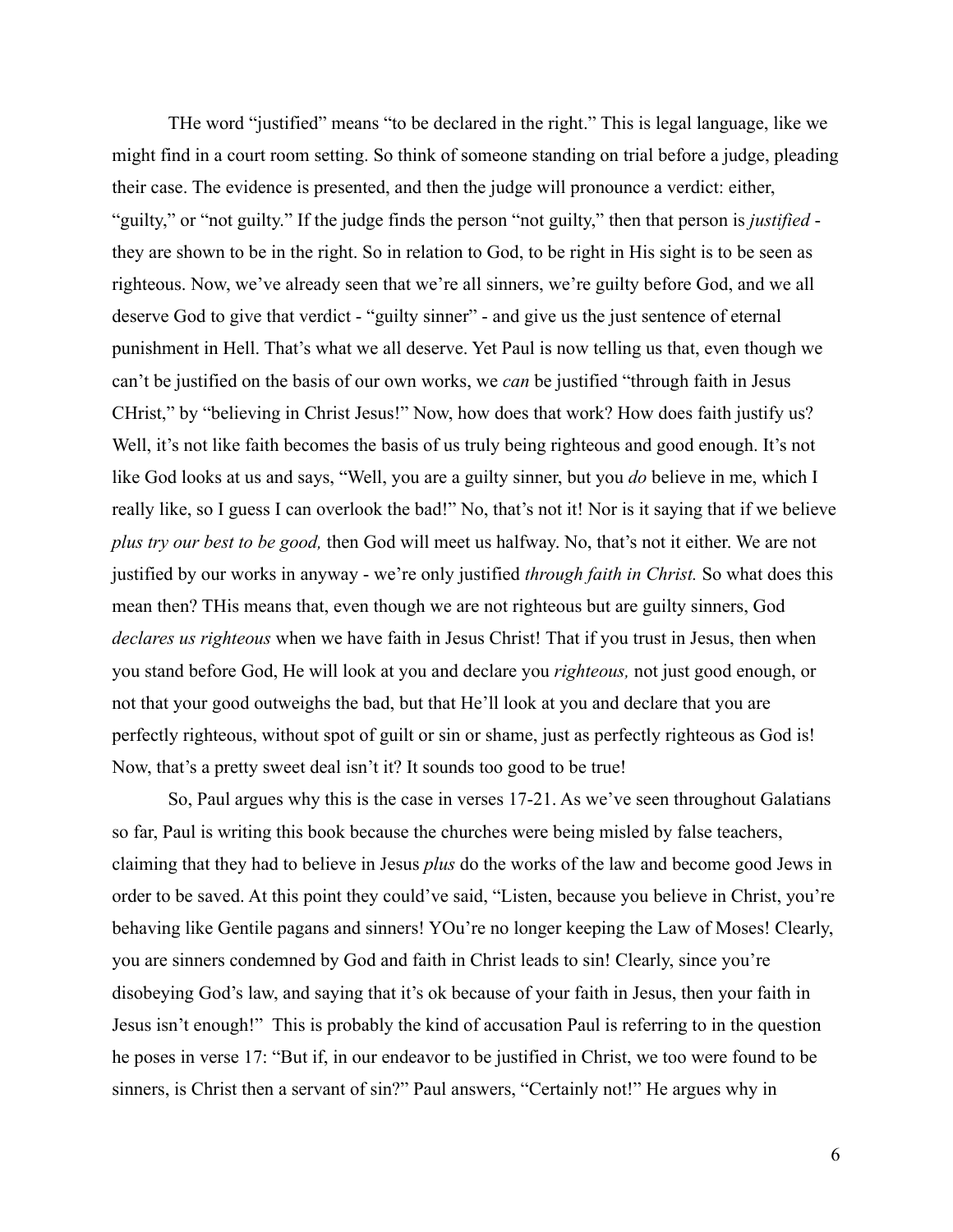verses18-19: "For if I rebuild what I tore down, I prove myself to be a transgressor. For through the law I died to the law, so that I might live to God." He says again, in verse 21, "I do not nullify the grace of God, for if righteousness were through the law, then Christ died for no purpose." In other words, he's saying that it would actually be *sinful* for him to put himself back under the law of Moses, or teach anyone else to do the works of the law in order to be justified. Why? Because *this law has been torn down* in Christ. Paul says, "through the law I *died to the law.*" As we've seen, the law demands that the penalty for sin and disobedience is death. So once that penalty is paid, you're no longer under the condemnation of the law. Paul is saying, in effect, that Christians are no longer bound by the law of MOses (that we don't have to become good Jews, or do the works of the law in order to be justified and be saved).

But the problem is, you can't die twice, right? It's not like we could just pay the penalty we owe - which is death, even eternal, spiritual death in Hell - and then move on with our lives, right? Furthermore, it's not enough just to pay the penalty for our sins: that still wouldn't make us *righteous* before God; it would clear our slate, so to speak, but it still wouldn't make us good enough to go to Heaven and live with God in paradise, forever. So how can Paul say that he died to the law in order to live with God? He gives the answer in verse 20: "I have been crucified with Christ. It is no longer I who live, but Christ who lives in me. And the life I now live in the flesh I live by faith in the Son of God, who loved me and gave himself for me."

Now, this is an incredibly profound sentence. This is Paul's explanation for how we can be justified - be declared righteous by God - purely through faith in Christ, apart from our own works. The answer is that, when we trust in Jesus Christ as our savior, *we become united to Him,* so that what is true of CHrist becomes true of us. You see, the good news of the gospel is that Jesus Christ came to live the perfect life, die on the cross to bear GOd's wrath against our sin, and was raised on the third day! He perfectly fulfilled God's righteousness, as a human being what you and I could never do. He bore the penalty you and I deserve, bearing God's full wrath against sin on the cross and in His death. And God raised Him on the third day, vindicating and *justifying* Jesus Christ before all, showing that He is God's Son, and that God has accepted His sacrifice!

And here's the amazing thing: the promise of the gospel is that if you repent and believe this good news, if you *trust in Jesus Christ to save you,* believing that what Christ did is enough to *forgive and save you* from your sin, then this means that God accepts what Christ has done *in*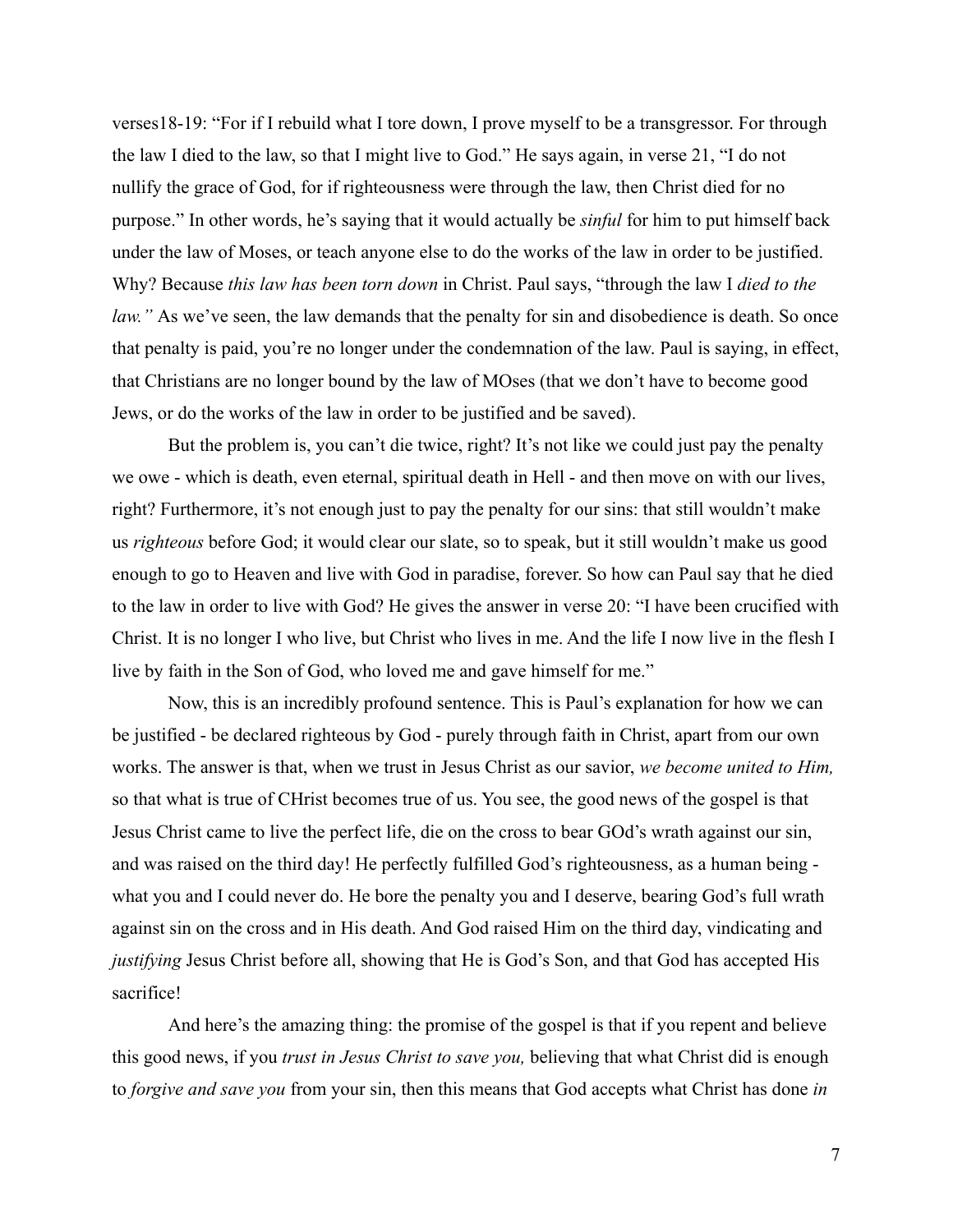*your place!* And this is because, the second you and I believed in this gospel and trusted Christ, then we were *personally united Christ* through faith! God doesn't hold that sin against us anymore; God doesn't declare us guilty, or hold us to the standard of the law, because when he looks at the cross of Jesus Christ, He *sees you and me there, on the cross with Christ, since we're united to Christ through faith!* It means Jesus died *for you, in your place!* He bore GOd's wrath *against your sin!* He payed *your penalty, died your death!*THis is why we, with Paul, can say that we have been *crucified with Christ.* We are dead to sin - we're no longer considered guilty sinners by God! We are dead to the law - we are no longer under the law of mOses, no longer under it's demands or condemnation! Our sin has been taken from our account and placed on Jesus! HE paid our debt for us!

And not only this - but Christ's perfect righteousness is now credited to our account! Jesus swapped places with us: what's true of him - perfectly righteous! - is now true of us! So think back on your life: everywhere that you and I have sinned and failed, Jesus Christ has perfectly obeyed and succeeded. And he lived that life *for us, in our place.* THen he went to the cross, loving you us so much that he willingly "gave himself up" for us, dying on the cross *in our place.* Then God raised him up, in third day, *in our place.* And it means we lived, died, and were raised with Him! ANd it means we live *for God, in Christ -* that "it is no longer I who live, but Christ who lives in me"! We can live to God - we are declared righteous by God, justified before Him, and will be granted eternal life - because we are united to Christ through faith in Him, so that what Christ has done counts for you and me, in our place! If you're trusting in Christ this morning, you are already declared righteous before God, not because of anything you have done or could do, but purely because of what Christ has done for you! We are righteous! No, not with our own righteousness - not because we're good enough, or better than anyone else; not because we've earned it with our own works of the law or religious rituals. We have received the righteousness of God as a *free gift of grace!* We have received it simply by trusting in Jesus Christ, believing that He has done all this *for you specifically!*

On our best day, and on our worst, our only hope to be righteous before GOd and be saved is the good news that Jesushas done everything necessary for us to be forgiven and justified before God - this is our only hope, and it is more than enough! If you're trusting in Christ this morning, if you're a believer, a Christian, then *you are righteous! Period! No matter what you've done this week or haven't done!* So no matter what this morning, or last night, or this